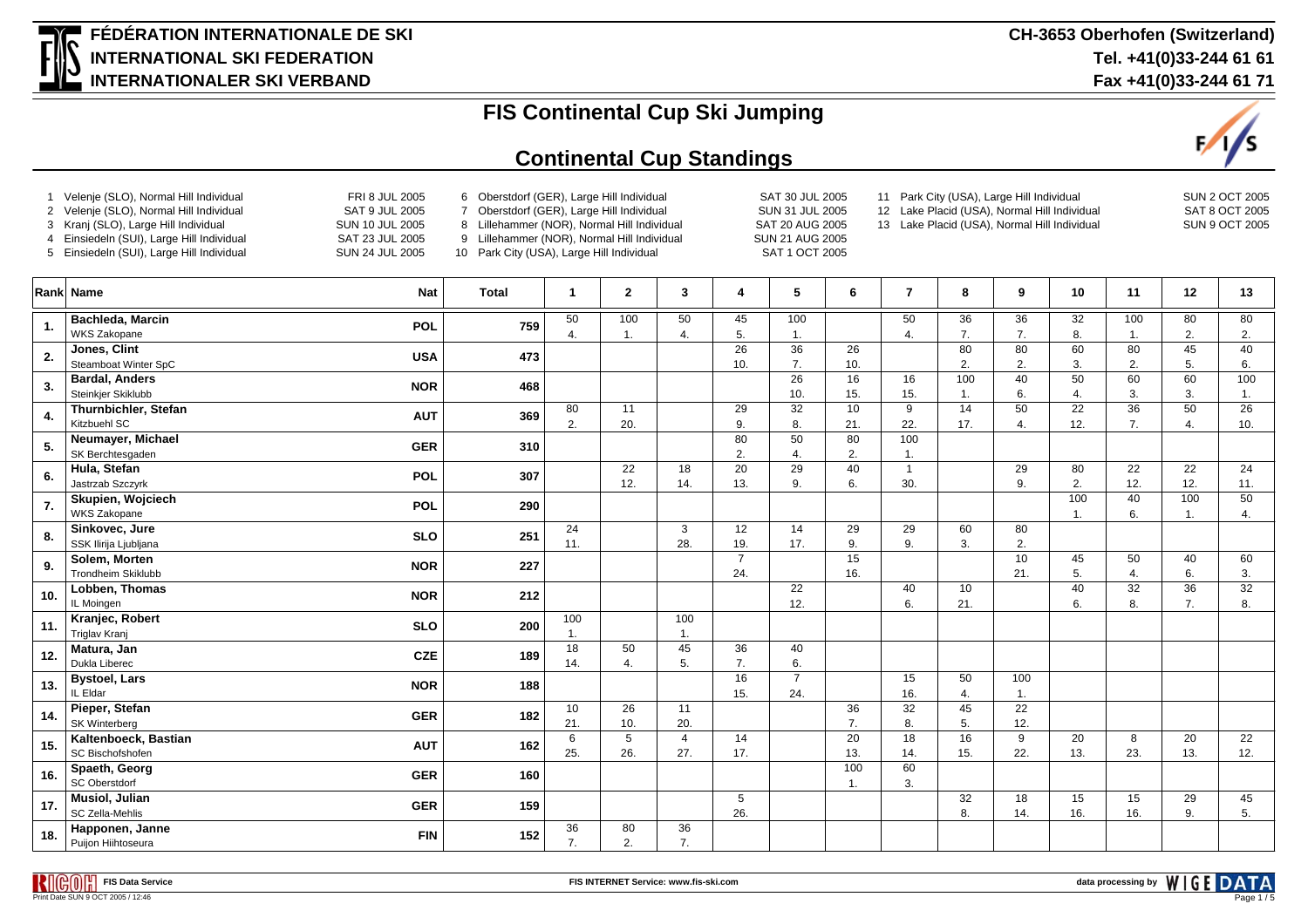### **Continental Cup Standings**



|     | Rank Name<br><b>Nat</b>                                       | <b>Total</b> | $\mathbf{1}$          | $\mathbf{2}$          | 3                      | 4                   | 5                   | 6                     | $\bf 7$               | 8                      | 9                     | 10                    | 11                     | 12        | 13        |
|-----|---------------------------------------------------------------|--------------|-----------------------|-----------------------|------------------------|---------------------|---------------------|-----------------------|-----------------------|------------------------|-----------------------|-----------------------|------------------------|-----------|-----------|
| 19. | <b>Mechler, Maximilian</b><br><b>GER</b><br>WSV Isny          | 148          |                       |                       |                        |                     |                     |                       |                       | 24<br>11.              | $\overline{7}$<br>24. | $\overline{4}$<br>27. | 45<br>5.               | 32<br>8.  | 36<br>7.  |
| 20. | Kuettel, Andreas<br>SUI<br>Einsiedeln                         | 145          |                       |                       |                        | 100<br>1.           | 45<br>5.            |                       |                       |                        |                       |                       |                        |           |           |
| 20. | Ruuskanen, Juha-Matti<br><b>FIN</b><br>Puijon Hiihtoseura     | 145          | 60<br>3.              | 45<br>5.              | 40<br>6.               |                     |                     |                       |                       |                        |                       |                       |                        |           |           |
| 22. | Benkovic, Rok<br><b>SLO</b><br><b>SC Menges</b>               | 140          |                       | 60<br>3.              | 80<br>2.               |                     |                     |                       |                       |                        |                       |                       |                        |           |           |
| 22. | Ammann, Simon<br>SUI<br><b>RG Churfirsten</b>                 | 140          |                       |                       |                        | 60<br>3.            | 80<br>2.            |                       |                       |                        |                       |                       |                        |           |           |
| 22. | Vassiliev, Dmitri<br><b>RUS</b><br>WWS ZCK Ufa                | 140          |                       |                       |                        |                     |                     | 60<br>3.              | 80<br>2.              |                        |                       |                       |                        |           |           |
| 25. | Dolezal, Michal<br><b>CZE</b><br>Dukla Liberec                | 121          |                       | 8<br>23.              | 6<br>25.               | 8<br>23.            |                     |                       |                       |                        |                       | 26<br>10.             | 29<br>9.               | 26<br>10. | 18<br>14. |
| 26. | Radelj, Jure<br><b>SLO</b><br>SSK Ilirija                     | 117          | 20<br>13.             | 15<br>16.             | 13<br>18.              | 24<br>11.           |                     | 8<br>23.              |                       | 13<br>18.              | 24<br>11.             |                       |                        |           |           |
| 27. | Lackner, Daniel<br><b>AUT</b><br><b>UVB Hinzenbach</b>        | 113          | 45<br>5.              | 9<br>22.              | $\overline{7}$<br>24.  | 40<br>6.            | 6<br>25.            |                       | 6<br>25.              |                        |                       |                       |                        |           |           |
| 28. | <b>Moellinger, Michael</b><br>SUI<br>Einsiedeln               | 110          |                       |                       |                        | 50<br>4.            | 60<br>3.            |                       |                       |                        |                       |                       |                        |           |           |
| 28. | Simon, Erik<br><b>GER</b><br>SV Zschopau                      | 110          |                       |                       | 26<br>10.              |                     | 11<br>20.           |                       | 22<br>12.             |                        |                       | 9<br>22.              | 12<br>19.              | 18<br>14. | 12<br>19. |
| 30. | Aaraas, Jon<br><b>NOR</b><br>Ready                            | 107          |                       |                       |                        |                     |                     |                       |                       | 20<br>13.              | 22<br>12.             | 16<br>15.             | $\overline{20}$<br>13. | 16<br>15. | 13<br>18. |
| 31. | Ikonen, Joonas<br><b>FIN</b><br>Puijon Hiihtoseura            | 105          | 24<br>11.             | 40<br>6.              | 24<br>11.              |                     |                     |                       |                       | $5\phantom{.0}$<br>26. | 12<br>19.             |                       |                        |           |           |
| 32. | Tajner, Wojciech<br>POL<br><b>KS Wisla Ustronianka</b>        | 103          | 14<br>17.             | 20<br>13.             | $5\phantom{.0}$<br>26. |                     |                     | 24<br>11.             | $\overline{7}$<br>24. | 15<br>16.              | 18<br>14.             |                       |                        |           |           |
| 33. | Urbanc, Rok<br><b>SLO</b><br><b>Triglav Kranj</b>             | 102          | $\overline{2}$<br>29. |                       | $\mathbf{1}$<br>30.    |                     | $\mathbf{3}$<br>28. | 11<br>20.             |                       | 40<br>6.               | 45<br>5.              |                       |                        |           |           |
| 34. | Tepes, Jurij<br><b>SLO</b><br>SD Dolomiti                     | 99           | 45<br>5.              | 10<br>21.             | 16<br>15.              |                     |                     | $\overline{4}$<br>27. | 5<br>26.              | $\overline{4}$<br>27.  | 15<br>16.             |                       |                        |           |           |
| 35. | <b>Mesik, Martin</b><br><b>SVK</b><br>LKVIMAR Banska Bystrica | 93           |                       | $\overline{7}$<br>24. |                        |                     |                     | 50<br>4.              | 36<br>7.              |                        |                       |                       |                        |           |           |
| 36. | Ipatov, Dimitry<br><b>RUS</b><br>Magadan                      | 90           |                       |                       |                        |                     |                     | 45<br>5.              | 45<br>5.              |                        |                       |                       |                        |           |           |
| 36. | Robnik, Gorazd<br><b>SLO</b><br><b>SSK Mislinja</b>           | 90           | 32<br>8.              | 13<br>18.             | 16<br>15.              | 9<br>22.            | 20<br>13.           |                       |                       |                        |                       |                       |                        |           |           |
| 38. | Read, Stefan<br>CAN<br>Altius SC                              | 85           |                       |                       |                        | $\mathbf{1}$<br>30. | 9<br>22.            | 13<br>18.             | 12<br>19.             |                        |                       | 36<br>7.              | 14<br>17.              |           |           |
| 38. | Pochwala, Tomasz<br>POL<br>TS Wisla Zakopane                  | 85           | 13<br>18.             | 18<br>14.             | 14<br>17.              |                     | 24<br>11.           |                       | 3<br>28.              | 12<br>19.              | $\mathbf{1}$<br>30.   |                       |                        |           |           |
| 40. | Hajek, Antonin<br><b>CZE</b><br>Dukla Liberec                 | 82           | 8<br>23.              | 13<br>18.             | 12<br>19.              | 6<br>25.            | 15<br>16.           | 14<br>17.             | 14<br>17.             |                        |                       |                       |                        |           |           |
| 41. | Rosliakov, Ilya<br><b>RUS</b><br>Moskva WVSM                  | 75           | 29<br>9.              | 29<br>9.              |                        | 3<br>28.            | 8<br>23.            |                       |                       | 6<br>25.               |                       |                       |                        |           |           |
| 41. | <b>Schwall, Tommy</b><br><b>USA</b><br>Steamboat Winter SpC   | 75           |                       |                       |                        |                     |                     |                       |                       | 22<br>12.              |                       | 14<br>17.             |                        | 24<br>11. | 15<br>16. |

**FIS Data Service**וצוו **Print Date SUN 9 OCT 2005 / 12:46**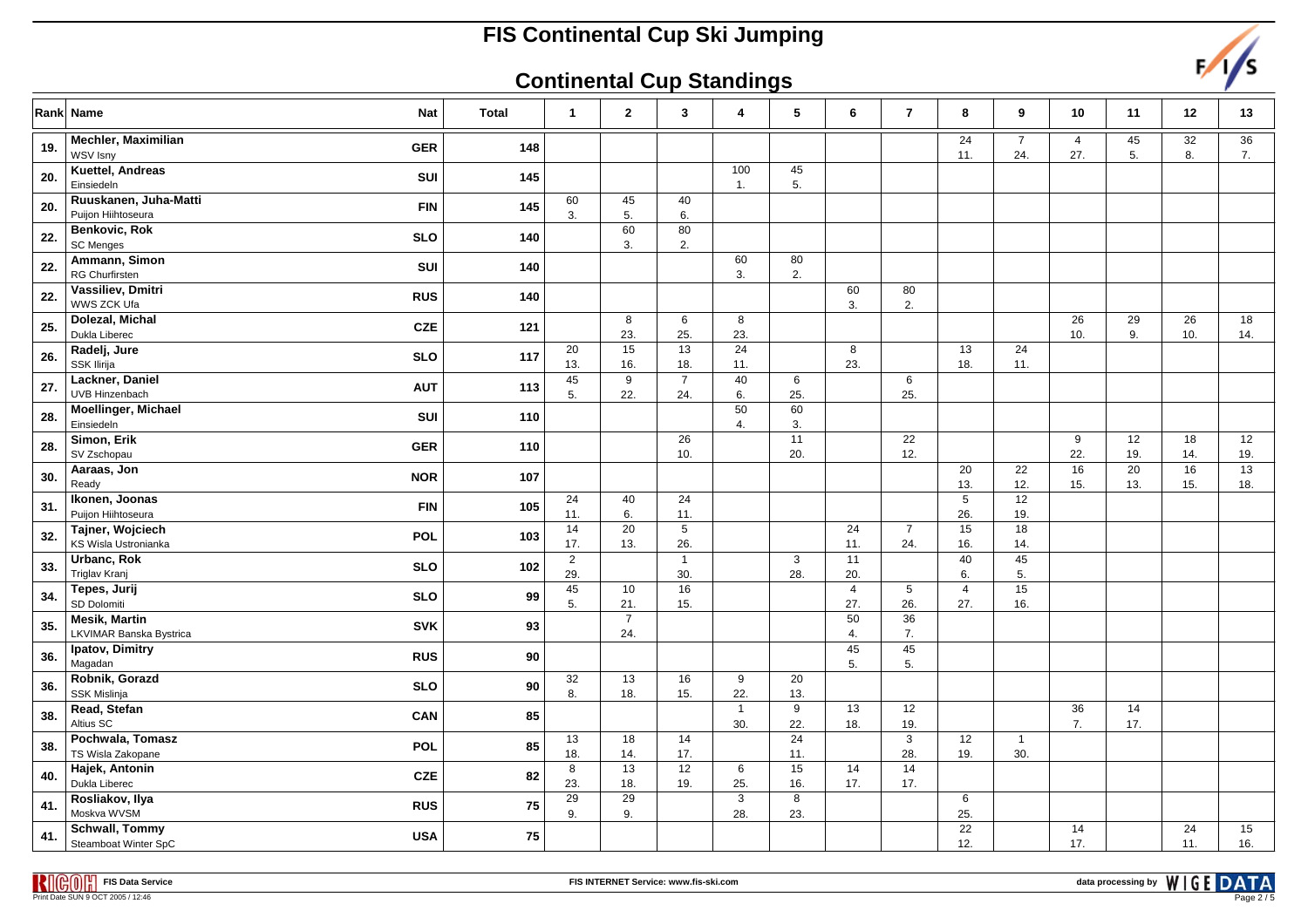### **Continental Cup Standings**



|     | Rank│ Name<br>Nat                                      | <b>Total</b> | $\mathbf{1}$          | $\mathbf 2$            | 3                      | 4                     | 5                     | 6                      | $\overline{7}$         | 8         | 9                      | 10                    | 11                     | $12$      | 13                    |
|-----|--------------------------------------------------------|--------------|-----------------------|------------------------|------------------------|-----------------------|-----------------------|------------------------|------------------------|-----------|------------------------|-----------------------|------------------------|-----------|-----------------------|
| 43. | Frank, Nejc<br><b>SLO</b><br>SSK Stol-Zirovnica        | 71           | 16<br>15.             | 32<br>8.               | 9<br>22.               | $\overline{4}$<br>27. |                       |                        | 10<br>21.              |           |                        |                       |                        |           |                       |
| 44. | <b>Pikl, Primoz</b><br><b>SLO</b><br>SSK Ljubno BTC    | 68           |                       |                        | $\overline{20}$<br>13. | 15<br>16.             | $\overline{2}$<br>29. | 18<br>14.              | $\overline{13}$<br>18. |           |                        |                       |                        |           |                       |
| 45. | Lappi, Arttu<br><b>FIN</b><br>Puijon Hiihtoseura       | 62           | 12<br>19.             | 18<br>14.              | 32<br>8.               |                       |                       |                        |                        |           |                        |                       |                        |           |                       |
| 46. | Roglic, Primoz<br><b>SLO</b><br>SK Zagorje Ytong       | 61           | 15<br>16.             | $\overline{24}$<br>11. |                        | 18<br>14.             | $\overline{4}$<br>27. |                        |                        |           |                        |                       |                        |           |                       |
| 47. | Peterka, Primoz<br><b>SLO</b><br>SK Triglav Kranj      | 60           |                       |                        | 60<br>3.               |                       |                       |                        |                        |           |                        |                       |                        |           |                       |
| 47. | Urbanski, Pawel<br><b>POL</b><br><b>Start Krokiew</b>  | 60           |                       |                        |                        |                       |                       |                        |                        |           |                        | 18<br>14.             | 13<br>18.              | 13<br>18. | 16<br>15.             |
| 49. | Hautamaeki, Jussi<br><b>FIN</b><br>Puijon Hiihtoseura  | 58           |                       |                        |                        |                       |                       |                        |                        | 26<br>10. | 32<br>8.               |                       |                        |           |                       |
| 49. | Salumae, Jens<br><b>EST</b><br>Nomme Ski Club          | 58           |                       |                        |                        |                       |                       | 32<br>8.               | 26<br>10.              |           |                        |                       |                        |           |                       |
| 51. | Hlava, Lukas<br><b>CZE</b><br>Dukla Liberec            | 56           |                       |                        |                        | 13<br>18.             | 11<br>20.             |                        |                        |           |                        | 3<br>28.              |                        |           | 29<br>9.              |
| 52. | Takeuchi, Taku<br><b>JPN</b><br>Puijon Hiihtoseura     | 54           | 9<br>22.              | 4<br>27.               |                        |                       |                       |                        |                        | 29<br>9.  | 12<br>19.              |                       |                        |           |                       |
| 52. | <b>Wank, Andreas</b><br><b>GER</b><br>WSV Oberhof 05   | 54           |                       |                        |                        | 22<br>12.             | 18<br>14.             | 6<br>25.               | 8<br>23.               |           |                        |                       |                        |           |                       |
| 54. | Tian, Zhandong<br><b>CHN</b><br>Jilin                  | 50           |                       | 40<br>6.               | 10 <sup>1</sup><br>21. |                       |                       |                        |                        |           |                        |                       |                        |           |                       |
| 54. | Shigematsu, Kentaro<br><b>JPN</b><br>Tokyo Biso Kogyo  | 50           |                       |                        |                        |                       |                       |                        |                        |           |                        | 24<br>11.             | $\overline{26}$<br>10. |           |                       |
| 56. | Kornilov, Denis<br><b>RUS</b><br>Sdushor               | 46           |                       |                        |                        |                       |                       | $\overline{22}$<br>12. | 24<br>11.              |           |                        |                       |                        |           |                       |
| 57. | Landert, Guido<br>SUI<br>SC Speer                      | 45           |                       |                        |                        | 32<br>8.              | 13<br>18.             |                        |                        |           |                        |                       |                        |           |                       |
| 57. | Umezaki, Keita<br><b>JPN</b><br>Snow Brand             | 45           |                       |                        |                        |                       |                       |                        |                        |           |                        | 29<br>9.              | 16<br>15.              |           |                       |
| 59. | <b>Bruder, Christian</b><br><b>GER</b><br>WSC 07 Ruhla | 44           |                       |                        |                        |                       |                       |                        |                        |           |                        | 11<br>20.             | $\overline{20}$<br>13. | 6<br>25.  | $\overline{7}$<br>24. |
| 60. | Koch, Martin<br><b>AUT</b><br>SV Villach               | 43           |                       |                        |                        | 11<br>20.             | 12<br>19.             |                        | 20<br>13.              |           |                        |                       |                        |           |                       |
| 61. | Pekkala, Olli<br><b>FIN</b><br>Lahden Hiihtoseura      | 42           | $\overline{7}$<br>24. |                        | 29<br>9.               |                       |                       |                        |                        |           | $6\phantom{.}6$<br>25. |                       |                        |           |                       |
| 62. | Damjan, Jernej<br><b>SLO</b><br>Ilirija                | 41           | 26<br>10.             | 15<br>16.              |                        |                       |                       |                        |                        |           |                        |                       |                        |           |                       |
| 63. | Gorham, Graeme<br>CAN<br>Altius SC                     | 39           |                       |                        |                        |                       |                       |                        |                        |           |                        |                       | 24<br>11.              | 15<br>16. |                       |
| 64. | Erikson, Johan<br><b>SWE</b><br>Holmens IF             | 38           |                       |                        |                        |                       |                       | $\overline{7}$<br>24.  |                        | 18<br>14. | $13$<br>18.            |                       |                        |           |                       |
| 64. | <b>Cikl, Martin</b><br><b>CZE</b><br>Dukla Liberec     | 38           |                       |                        |                        |                       |                       |                        |                        |           |                        | 13<br>18.             | $\overline{7}$<br>24.  | 10<br>21. | 8<br>23.              |
| 66. | Denney, Jim<br><b>USA</b><br>Duluth                    | $35\,$       |                       |                        |                        |                       |                       |                        |                        |           |                        | $\overline{7}$<br>24. | $\overline{4}$<br>27.  | 14<br>17. | 10<br>21.             |

**FIS Data ServicePrint Date SUN 9 OCT 2005 / 12:46**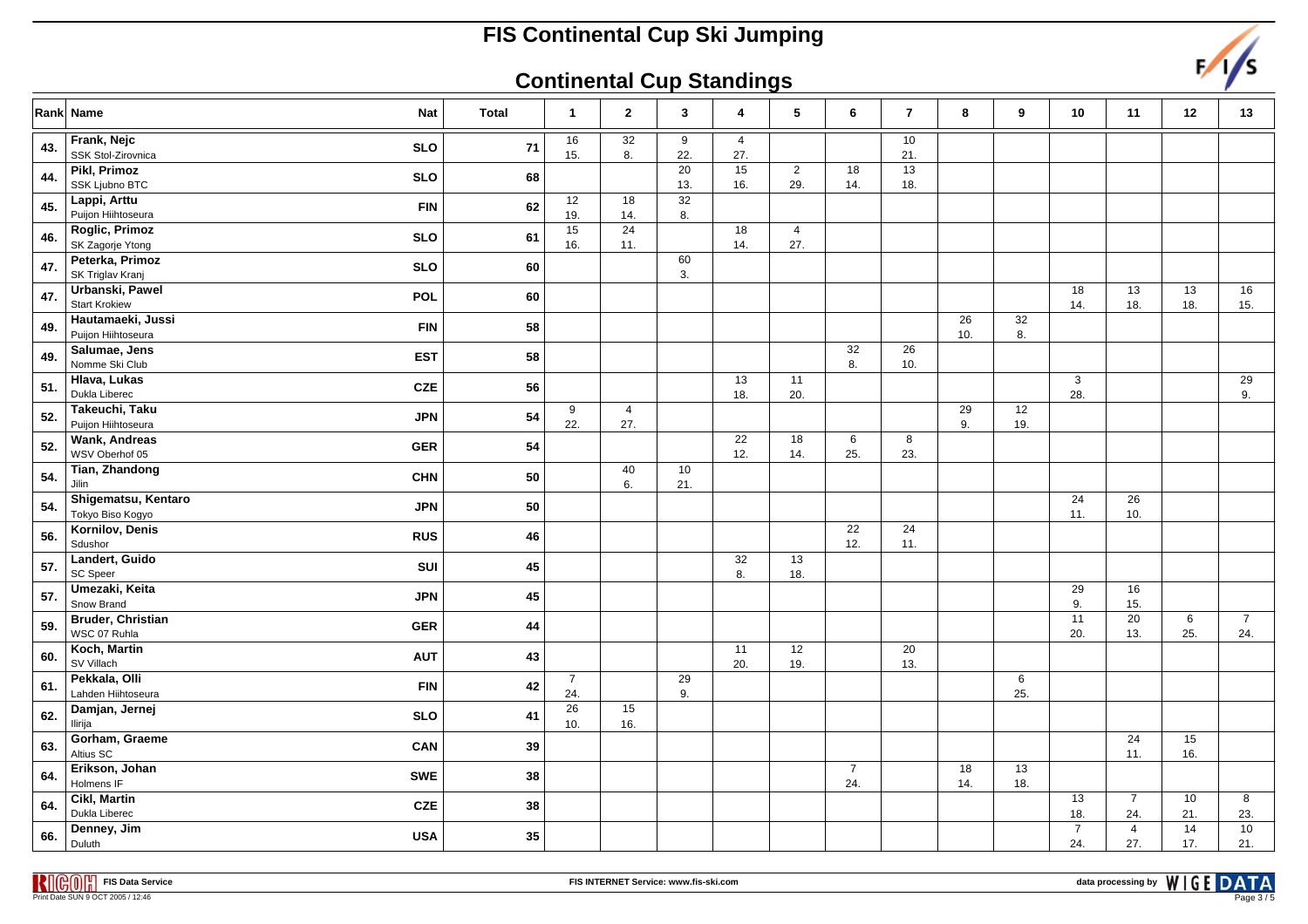### **Continental Cup Standings**



|     | Rank│ Name<br><b>Nat</b>                                       | <b>Total</b> | $\overline{1}$ | $\overline{2}$        | 3                     | 4         | 5                      | 6         | $\overline{7}$ | 8                     | 9                      | 10                     | 11                     | 12        | 13                    |
|-----|----------------------------------------------------------------|--------------|----------------|-----------------------|-----------------------|-----------|------------------------|-----------|----------------|-----------------------|------------------------|------------------------|------------------------|-----------|-----------------------|
| 67. | Doennem, Olav Magne<br><b>NOR</b><br>Oevre Surnadal IL         | 32           |                |                       |                       |           |                        |           |                |                       |                        | 8<br>23.               | 10<br>21.              | 9<br>22.  | 5<br>26.              |
| 68. | <b>Bader, Ferdinand</b><br><b>GER</b><br>SC Auerbach           | 29           |                |                       |                       |           |                        |           |                |                       |                        | 5<br>26.               | $5\phantom{.0}$<br>26. | 12<br>19. | $\overline{7}$<br>24. |
| 69. | Keate, Skyler<br><b>USA</b><br>NATIONAL SPORTS FOUNDATION      | 28           |                |                       |                       |           |                        |           |                |                       |                        | 12<br>19.              | 11<br>20.              |           | 5<br>26.              |
| 70. | Nagiller, Christian<br><b>AUT</b><br>SV Raika Natters-Bergisel | 27           |                |                       |                       |           |                        |           |                |                       |                        | $\overline{10}$<br>21. | $\,6\,$<br>25.         | 11<br>20. |                       |
| 71. | Jussilainen, Risto<br><b>FIN</b><br>Jyvaeskylaen Hiihtos.      | 26           |                |                       |                       |           |                        |           |                |                       | 26<br>10.              |                        |                        |           |                       |
| 72. | Bogataj, Jure<br><b>SLO</b><br>Triglav Kranj                   | ${\bf 24}$   |                |                       | 24<br>11.             |           |                        |           |                |                       |                        |                        |                        |           |                       |
| 72. | Hilde, Terje<br><b>NOR</b><br>Asker SK                         | 24           |                |                       |                       |           |                        |           |                | 10<br>21.             | 14<br>17.              |                        |                        |           |                       |
| 74. | Silaev, Alexey<br><b>RUS</b><br>Moskva WVSM                    | 22           |                | 6<br>25.              |                       |           | 16<br>15.              |           |                |                       |                        |                        |                        |           |                       |
| 74. | Kuerschner, Mario<br><b>GER</b><br>WSV Ober-Unterschoenau      | 22           |                |                       |                       |           |                        | 9<br>22.  | 11<br>20.      |                       | $\overline{2}$<br>29.  |                        |                        |           |                       |
| 76. | Alborn, Alan<br><b>USA</b><br>Alaska                           | 20           |                |                       |                       |           |                        |           |                |                       |                        |                        |                        |           | 20<br>13.             |
| 77. | Lindstroem, Veli-Matti<br><b>FIN</b><br>Lahden Hiihtoseura     | 19           |                |                       |                       |           |                        |           |                | 11<br>20.             | 8<br>23.               |                        |                        |           |                       |
| 78. | Tajner, Tomislaw<br><b>POL</b><br>KS Wisla Ustronianka         | 17           | 12<br>19.      |                       |                       |           | $5\phantom{.0}$<br>26. |           |                |                       |                        |                        |                        |           |                       |
| 79. | <b>Welch, Brian</b><br><b>USA</b><br><b>NSF</b>                | 14           |                |                       |                       |           |                        |           |                |                       |                        |                        |                        |           | 14<br>17.             |
| 80. | Mazoch, Jan<br><b>CZE</b><br>Dukla Frenstat                    | 12           |                |                       |                       |           |                        | 12<br>19. |                |                       |                        |                        |                        |           |                       |
| 80. | Huczkowski, Herman<br><b>FIN</b><br>Ounasvaaran Hiihtoseura    | 12           |                |                       |                       |           |                        |           |                | $\overline{7}$<br>24. | $5\phantom{.0}$<br>26. |                        |                        |           |                       |
| 82. | Choi, Yong Jik<br><b>KOR</b><br>Muju Resort                    | 11           |                |                       |                       | 11<br>20. |                        |           |                |                       |                        |                        |                        |           |                       |
| 82. | Johnson, Anders<br><b>USA</b><br><b>NSF</b>                    | 11           |                |                       |                       |           |                        |           |                |                       |                        |                        |                        |           | 11<br>20.             |
| 82. | <b>Tschuschnig, Lukas</b><br><b>AUT</b><br>SV Villach          | 11           | 5<br>26.       | $\overline{4}$<br>27. | $\overline{2}$<br>29. |           |                        |           |                |                       |                        |                        |                        |           |                       |
| 85. | <b>Baxter, Gregory</b><br>CAN<br>Altius SC                     | 10           |                |                       |                       |           | $\overline{1}$<br>30.  |           |                |                       |                        |                        | 9<br>22.               |           |                       |
| 85. | <b>Bafia, Dominik</b><br>CAN<br>Altius SC                      | 10           |                |                       |                       |           |                        |           |                |                       |                        |                        |                        | 8<br>23.  | $\overline{2}$<br>29. |
| 87. | Gerber, Logan<br><b>USA</b><br>SSWSE                           | 9            |                |                       |                       |           |                        |           |                |                       |                        |                        |                        |           | 9<br>22.              |
| 88. | Knaus, Florian<br><b>AUT</b><br><b>WSC Bad Mitterndorf</b>     | 8            |                |                       | 8<br>23.              |           |                        |           |                |                       |                        |                        |                        |           |                       |
| 88. | Wambacher, Gerald<br><b>AUT</b><br>SC Hoehenhart               | 8            |                |                       |                       |           |                        |           |                | 8<br>23.              |                        |                        |                        |           |                       |
| 88. | <b>Morrice, Trevor</b><br>CAN<br>Altius SC                     | 8            |                |                       |                       |           |                        |           |                |                       |                        |                        |                        | 8<br>23.  |                       |